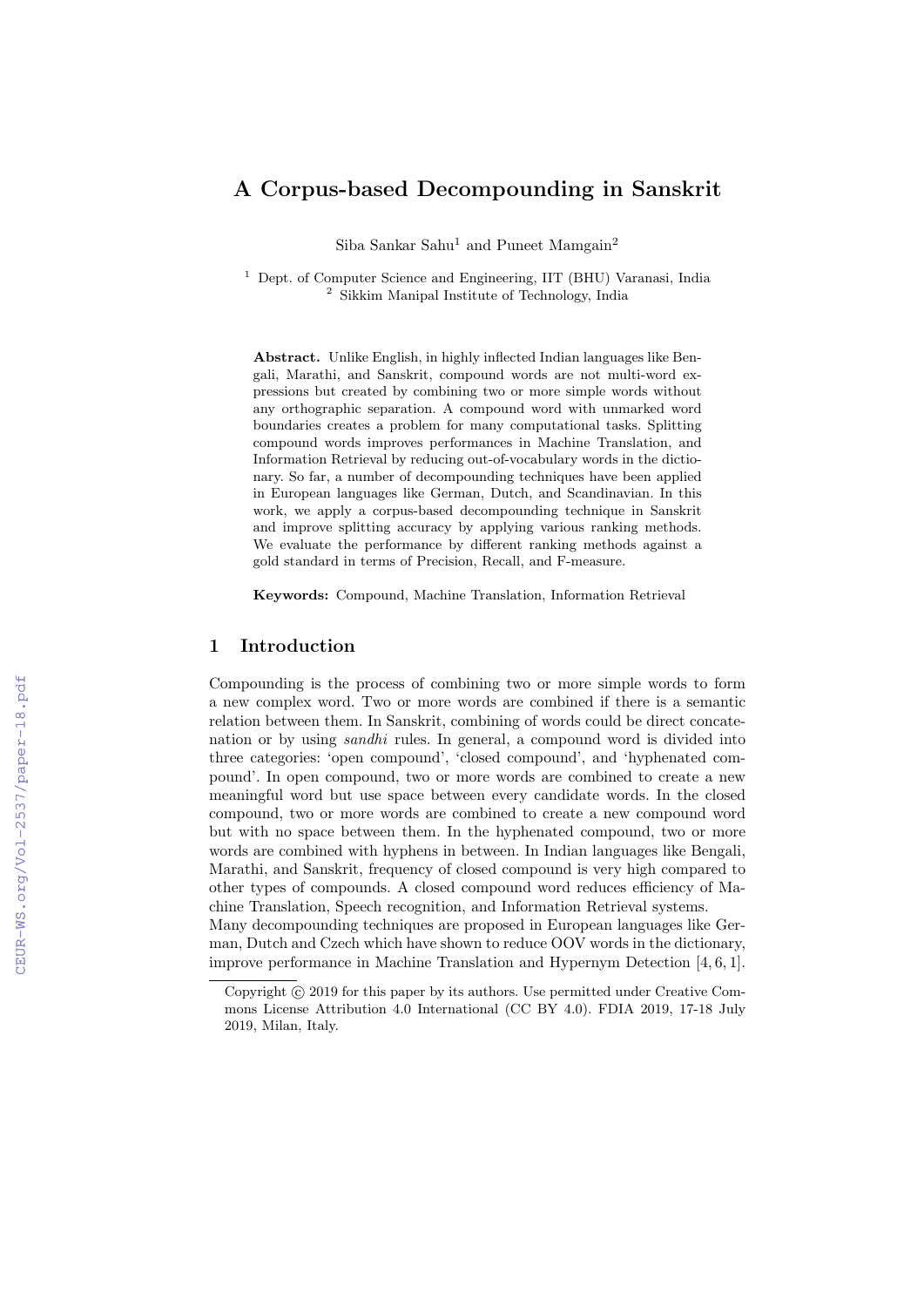But, no such work has been proposed and evaluated in Sanskrit. In this work, we apply a corpus-based decompounding technique in Sanskrit and use various ranking methods to improve splitting accuracy. We built a gold standard and evaluate the performance of the compound splitting technique by combining various ranking methods in terms of Precision, Recall, and F-measure.

The paper is organised as follows. In Section 2 we review different kind of corpusbased decompounding techniques implemented and evaluated for different languages. Section 3 describes about corpus-based decompounding in Sanskrit and various ranking methods which used for improving splitting accuracy. Section 4 describes the dataset, experiment on decompounding, and shows improvements in splitting performance by using multiple ranking methods. Section 5 concludes with directions for future work.

## 2 Related Work

There exist a few decompounding techniques applied earlier in European languages. In general, they split the compound in three ways. i. rule-based ii. corpusbased iii. supervised method. Sometimes some hybrid approach are also used to improve the performance of compound splitting techniques. In this section, we present a brief overview of corpus-based decompounding methods implemented in different languages.

Koehn and Knight [4] proposed a compound splitting approach in German compound words to improve Statistical Machine Translation. The splitting point of compound words is determined by the highest geometric mean of word frequencies.

$$
\arg \max S = \left(\prod_{e_i \in S} count(e_i)\right)^{\frac{1}{n}} \tag{1}
$$

In this method, it is assumed that if a constituent part of a compound frequently occurs as an independent word in a corpus, it is likely to be part of the compound.

Marek [5] and Alfonseca [2]proposed a compound splitting technique based on a probability score. The splitting point score is determined by (sum of the negative logarithms of the) probabilities of the constituent elements, which is calculated by their frequency count(e) divided by the corpus size N.

$$
\arg\min S = \sum_{e_i \in S} -\log\left(\frac{count(e)}{N}\right) \tag{2}
$$

In this method it is assumed that, if the probability of constituent elements of a compound is high in the corpus then it has a positive effect on the prediction of compound constituent.

In the recent past, a corpus-based decompounding technique was implemented in an Indian language Bengali for Information Retrieval[3]. The characteristics of Bengali language is different from an European language and hence, the authors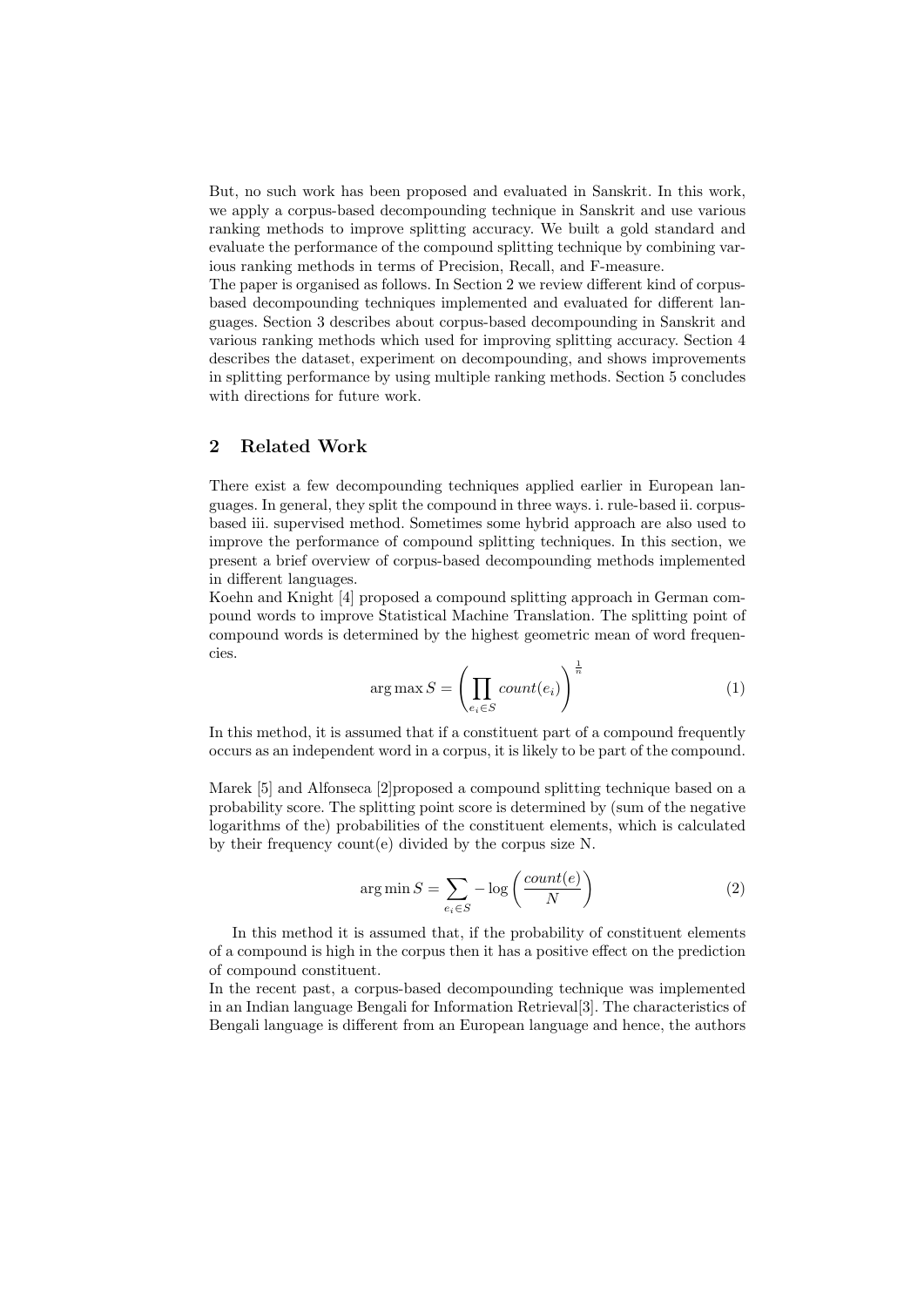did not apply the frequency based decompounding approach used in European languages. At first, they proposed a relaxed decompounding where a compound will not split to its constituent parts if all the constituent parts of the compound word are not individually valid words. Secondly, they perform a selective decompounding when a constituent of a compound co-occurs up to a certain level of the threshold with the compound word in the corpus.

In the light of recent developments, the motivation in the present article is to apply corpus-based decompounding in Sanskrit text where no previous work exists to the best of knowledge of the authors.

### 3 Data Set

We built a corpus by extracting the documents from Wikipedia, All India Radio Sanskrit news and Samprativartah news. Since the data will come from multiple sources having different forms and formats, extracting text involves data cleaning, removing formatting tags, handling images and advertisement etc. The data can be extremely noisy. Some of the standard techniques of text pre-processing like case-folding, removing punctuations, stop-word removal applied. Now, the raw corpus contains a total of 27,170,305 words in root form as well as inflected form. Moreover, we use a dictionary of 9568 words to generate candidate words.

# 4 Decompounding Approach

The algorithm implemented in three main steps

#### 4.1 Candidate generation

At first, we scan the word from left to right and check sequence of word i.e. minimum length  $(L=3)$  is a valid word in the dictionary. If it is a valid word then generate a binary splits and repeat the process till end of the word. The splitter try to generate all possible constituent of a compound word. If a given word is not compound returns as it is.

#### 4.2 Cleaning

During compound splitting there may be possibility of wrong candidate generation. To avoid wrong candidate generation we use following cleaning methods.

Suffix parts Sanskrit is a highly inflectional language and the root form of words more likely to be inflected. As a pre-processing of Sanskrit text we are not applied any kind of stemming technique for suffix removal hence, suffixes may be split-off during compound splitting. We merge the split of suffix length shorter than 4 characters. The length of suffix somehow arbitrary, and could be varied. Increasing in length of suffix parts discard the actual candidate splits and decreasing length of suffix parts less effect on cleaning method.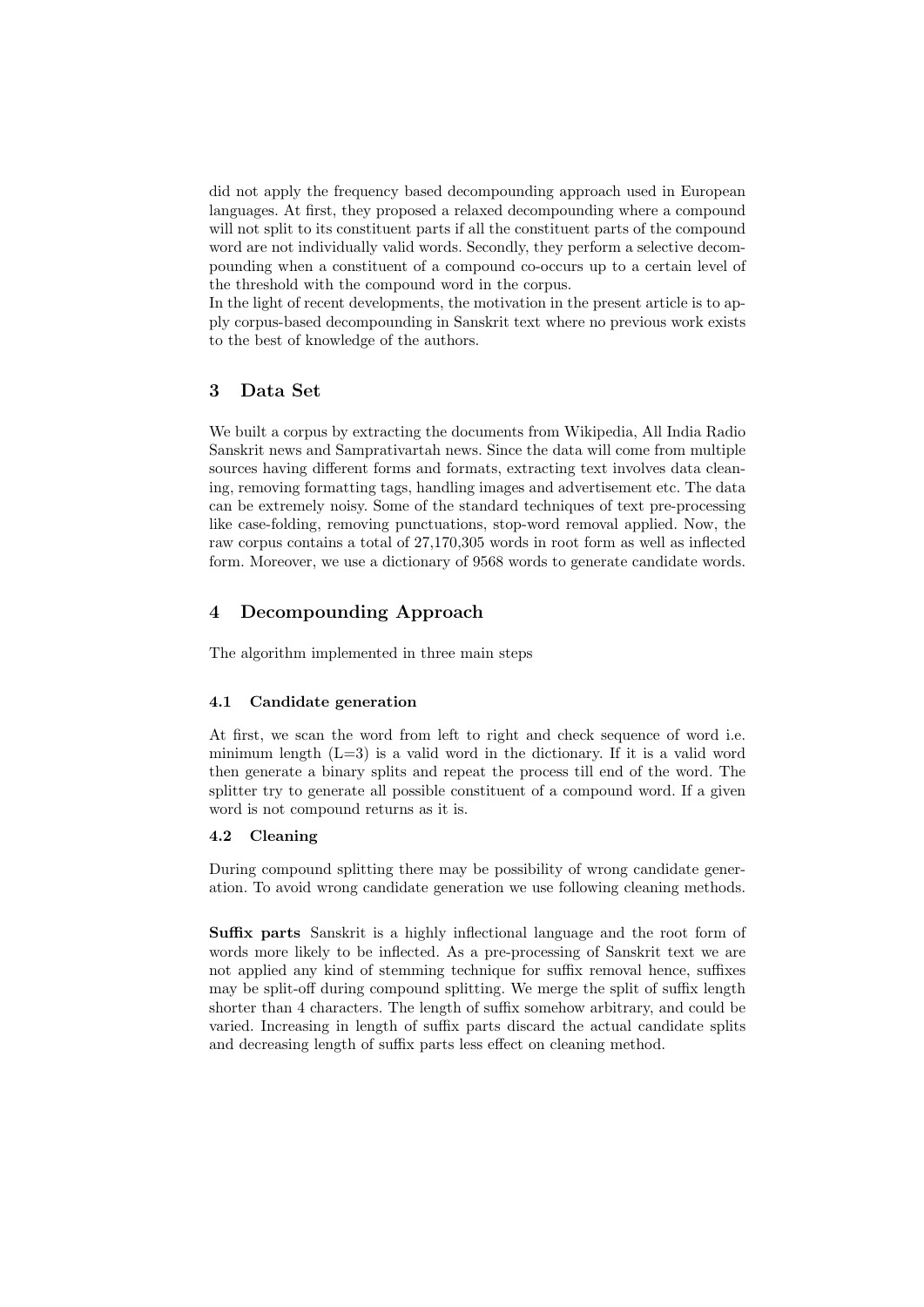**Fragment** If the splitter generate one or two characters we can avoid through it.

### 4.3 Ranking

Now the cleaned list of words available for ranking. We use following ranking methods to rank the split.

Most known In this ranking method a score assigned to the split based on knowing the constituent parts. If all the constituent of a compound is known assign a higher value otherwise a lesser value.

Light and aggressive Light and aggressive assign a score based on number of splitting parts. light prefers the split with fewer parts whereas aggressive prefers the split with longer split parts.

Semantic Similarity The basic idea of word embedding is to represent the words in such a way that semantically similar words are close to each other whereas semantically dis-similar words are farther apart. We can implement word embedding in three ways. i.Word2vec model, ii.Fast-text model and iii.GloVe model. Here, we use Fast-text model to generate word embeddings in which skip gram predicts the surrounding context window of size 5 of given current word. We use the size of 300 dimensions with epoch size 25 and learning rate as 1. In the input layer words are broken into n-gram and fed to the neural network and output layer contain context words. We train the fast-text model by using above described dataset in Section 3. The pre-trained model used for ranking. We assumed that adjacent portions of splits are more similar then furtherapart splits. For Eg. Extremely difficult labour, Extremely and difficult are often found together, even with difficult and labour, but extremely and labour are not likely to be similar at all. We use Cosine Similarity measure to evaluate the distance between two word vectors.

### 5 Evaluation

We built a test dataset by extracting the document from Samprativarth News and choose 1190 randomly unique words. The gold standard of test data manually created by well known Sanskrit person. we evaluate the peformance of compound splitting technique by combining different ranking methods against a goldstandard interms of Precision, Recall, F-measure and Accuracy. We can evaluate the correctness of split by Koehn and Knight [4] methods. correct split: words that should be split and were split correctly correct non: words that should not be split and were not wrong not: words that should be split but were not wrong faulty split: words that should be split, were split, but wrongly wrong split: words that should not be split, but were precision: (correct split) / (correct split + wrong faulty split + wrong superfluous split) recall: (correct split) / (correct split + wrong faulty split + wrong not split) accuracy: (correct) / (correct + wrong)